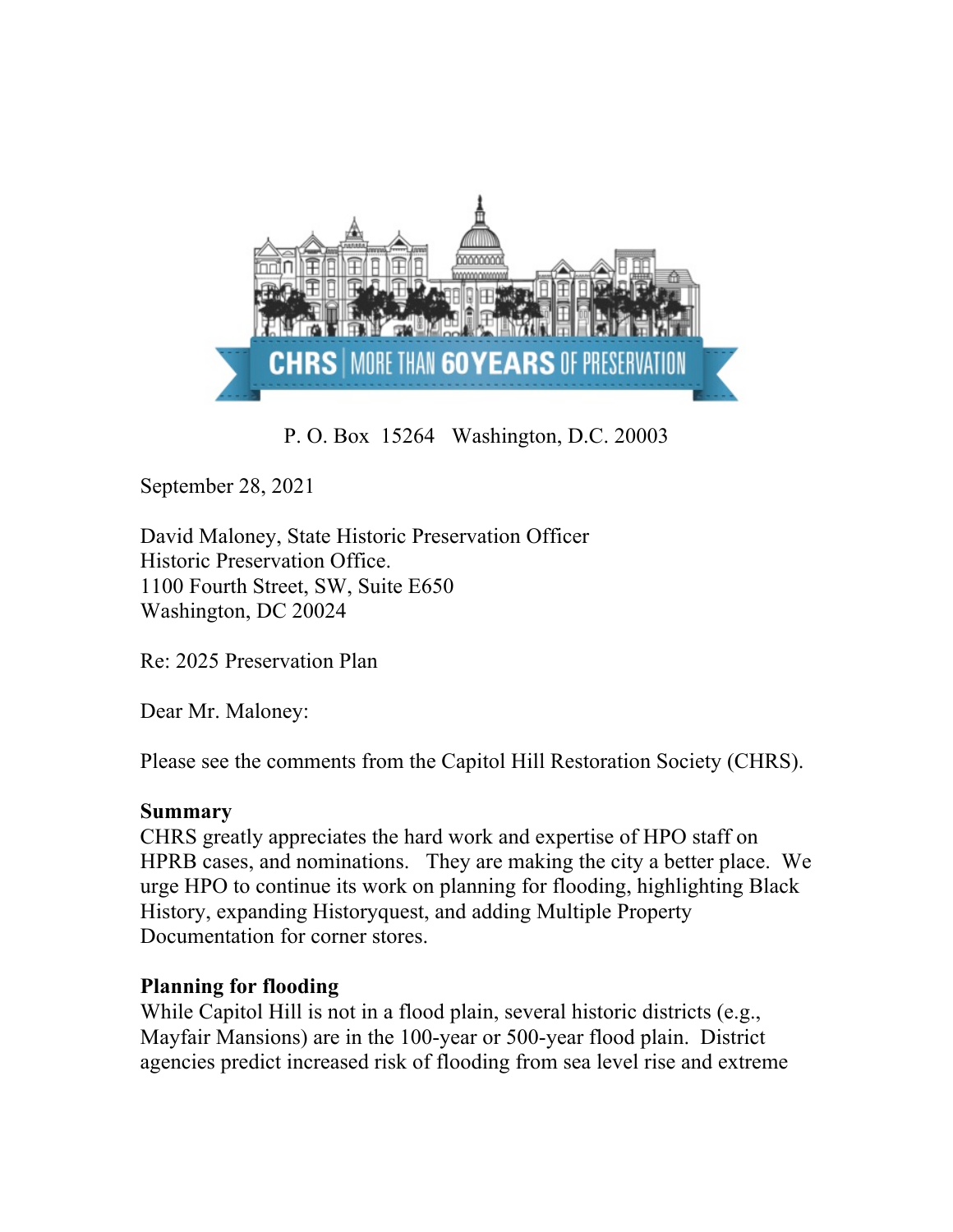rain events.<sup>1</sup> Planning needs to begin immediately to protect historic districts and buildings in flood plains. Charleston, South Carolina has developed guidelines on raising buildings above flood plains or using wetor dry-floodproofing. <sup>2</sup> We support finding best practices and beginning the planning process as soon as possible, as outlined in Goal D-1.

The National Park Service's Guidelines on Flood Adaptation for Rehabilitation of Historic Buildings (2021) take a case-by-case approach to preventing flood damage.

# **Black history**

We commend HPO for supporting appreciation of Black history (e.g., Barry Farms, Kingman Park). Pp. 6, 43, 65, 85, 86, 90. We urge HPO to continue to document and publish information on Black history resources.

# **Historyquest**

HistoryQuest is a vital resource that helps people research their houses and neighborhoods. We urge HPO to enhance Historyquest by adding post-1950 permits. At a minimum, everyone should be able to research building permits from 1877 to the start of DCRA's online building permit resource. We strongly support the current goal to expand Historyquest to map data pertinent to neighborhood development, including subdivisions, civic and citizens' association boundaries, alley buildings, and other information, and documenting the origins of all DC neighborhood names. Documenting the origins of street names should be added to this process. P. 83?We also support the current goal to complete basic research on all of the District's pre-1865 buildings, both urban and rural, making the information available to the public (by 2025) and to continue basic research on significant buildings from the second half of the 20th century, especially downtown and in neighborhood clusters (through 2025). P. 83.

# **Multiple property documentation: corner stores**

Washington, including Capitol Hill, has many historically significant corner stores. EHT Traceries documented the corner stores on eastern Capitol Hill:

<sup>&</sup>lt;sup>1</sup> DOEE, *Climate Ready DC*.<br><sup>2</sup> Richard Fausset and Christopher Flavell, "Historic Homes Get a Lift in Flood-Prone Charleston," *New York Times,* 25 July 2021, 14. Cornelia Dean, "Rising Seas Threaten Historic Houses," *Architectural Record*, April 2020, 38. Flood Risk Management | ddoe (dc.gov)